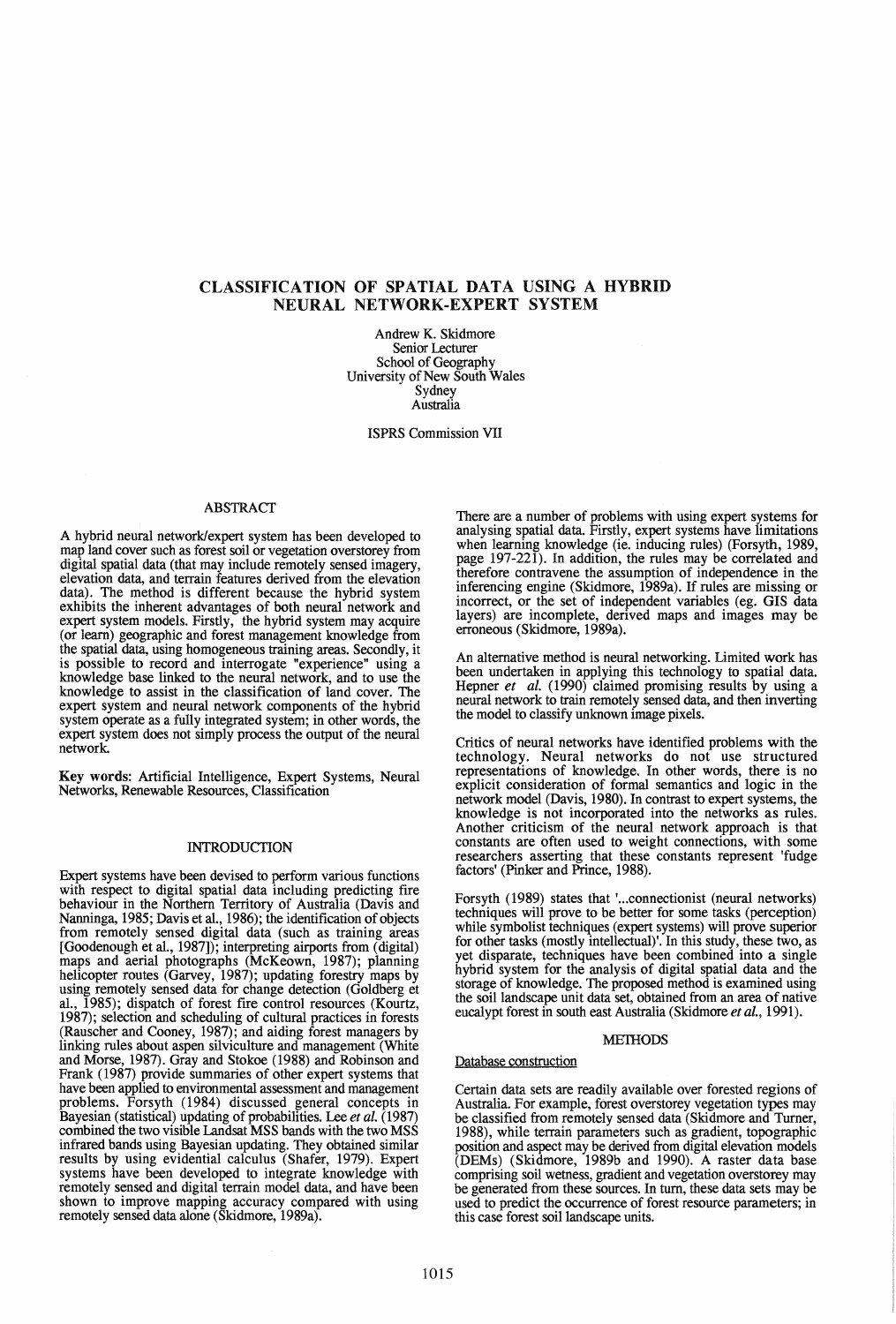Two main sources of information exist for predicting the occurrence of forest soils. One is prior expert knowledge of the occurrence of the forest soils, as used by Skidmore *et al.*  (1991). For example, it is known that the Residual Crest (RC) soil landscape unit occurs on dry ridges. A second source of information are "training areas"; in other words, homogeneous areas of soil may be identified in the field or on aerial photographs. (Note that when delineating training areas, an analyst will usually have no understanding of the underlying ecological relationships between the class being mapped and environmental parameters such as aspect or gradient). In this study, both sources of knowledge are used to assist in classifying the correct soil landscape units.

#### Outline of method

In the first phase of the classification process, a neural network is constructed to classify the forest soil landscape units, based on training area data available to the analyst. In this phase, the classification process "learns" about the ecological position of forest soils, based on the training areas supplied by the analyst. Any unknown grid cells are then classified by the neural network. If there is an unambiguous solution (ie. only one soil landscape unit may represent the cell), then the process steps to the next cell to be classified. However, if more than one soil landscape unit exists at the grid cell, then the algorithm turns to the knowledge base created from the knowledge of human expert(s).

A convenient method for formally storing expert knowledge is in a prior probability table (eg. Skidmore *et al.,* 1991). The proposed algorithm uses a modified neural network learning rule, based on the *Widrow-Hoff rule* or *delta rule* (Sutton and Barto, 1981; Rumelhart and McClelland, 1986), to access the knowledge base. The learning rule is used to decide which of the possible soil landscape units, identified during the previous processing stage, should best represent the cell.

# Detailed methodology

The neural network is based on a modified delta rule (also known as the Widrow-Hoff rule) (Sutton and Barto, 1981). In this implementation of the delta rule, homogeneous areas are



Figure 1: Diagram showing the structure of the hybrid model

delineated by the analyst and provide training area data that link the environmental attributes in the raster GIS, to the soil landscape units. For example, a typical grid cell is shown in Figure 1. There are two environmental attributes which describe this cell *viz.* GD (ie. a Gully which is Dry) and 6-20 (ie. gradient is between  $6^{\circ}$  and  $20^{\circ}$ ). (Note that another grid cell may have different attributes). Assume that the grid cell may be described as one of the following soil landscape unit classes *viz.*  RC (ie. Residual Crest), DSI (ie. Degrading Slope 1) or ASI (ie. Aggrading Slope 1).

There are four possible conditions for the cell attributes *viz.*  'GD' and '6-20' both occur, 'GD' occurs, '6-20' occurs, or neither attribute occurs. Let **'1'** represent that an attribute occurs over the cell, whilst '0' represents that an attribute does not occur. If the training area information indicates that a soil class (eg. RC) exists when GD and 6-20 occur over the cell, then indicate that a 'neuron' will fire. This is stated formally in Table 1.

Table 1: Cell attribute conditions that cause a neuron to fire. thereby indicating that soil class RC exists.

| GD     |   | O | Ω |
|--------|---|---|---|
| $6-20$ | Ω |   | O |
| Fires? |   |   | 0 |

Now, assume that the neuron fires only if a threshold 'T' is exceeded. For example, the 'GD' and '6-20' attributes occur together as in column 1 of Table 1, and cause the neuron to fire because the threshold 'T' is exceeded. Also assume that the attributes 'GD' and '6-20' which connect to the neuron have some weight  $W_i$ . For example, if the threshold  $T = 0.6$ , then the combined weight of the GD and 6-20 attributes must be greater than 0.6, in order for the neuron to fire. It therefore follows that Table 1 may be re-expressed as a series of inequalities, as shown below in Table 2.

Table 2: Series of inequalities expressing whether the neuron will fire, based on the weight of the attributes connected to the neuron

| W1 +           | W <sub>2</sub> | > T   |
|----------------|----------------|-------|
| $W_1$          |                | $>$ T |
| W <sub>2</sub> |                | > T   |
| 0              |                | > T   |

From the inequalities, it can be seen that T is negative. It can also be seen that if  $W_1$  and  $W_2$  are negative, then T will correlate with WI and W2. In other words, as WI or W2 becomes smaller, the value of T will also decrease. Stated formally,

> Let  $W_1$  and  $W_2 < 0$ . Note that  $T < 0$ . Therefore, as  $\widetilde{W}_1$  ---> -1, T < W<sub>1</sub>; as  $W_2$  ---> -1,  $T \leq W_2$ ; as  $W_1 + W_2$  ---> -1,  $T \le W_1 + W_2$ . Therefore as  $W_1$ ,  $W_2$  ---> -1;  $T\rightarrow W_1, W_2$

To ensure that this relationship is true, the weights  $W_1$  and  $W_2$ should be expressed in a negative range; that is,  $W_1$  and  $W_2$ should range between -1 and O. The initial weights for 'GD' and '6-20' may be derived from a modification of the expert knowledge prior probability table, as developed by Skidmore (1989a).

The prior probability table contains the probability that a soil landscape unit occurs, given an environmental condition. For example, the probability that the Residual Crest soil landscape unit occurs on a dry gully is 0.3. It is easy to re-express this probability value to range between  $-1$  and 0, ie.  $-1 + 0.3$  yields -0.7. All initial weights provided by the expert system prior probability table are similarly re-expressed to range between -1 and 0.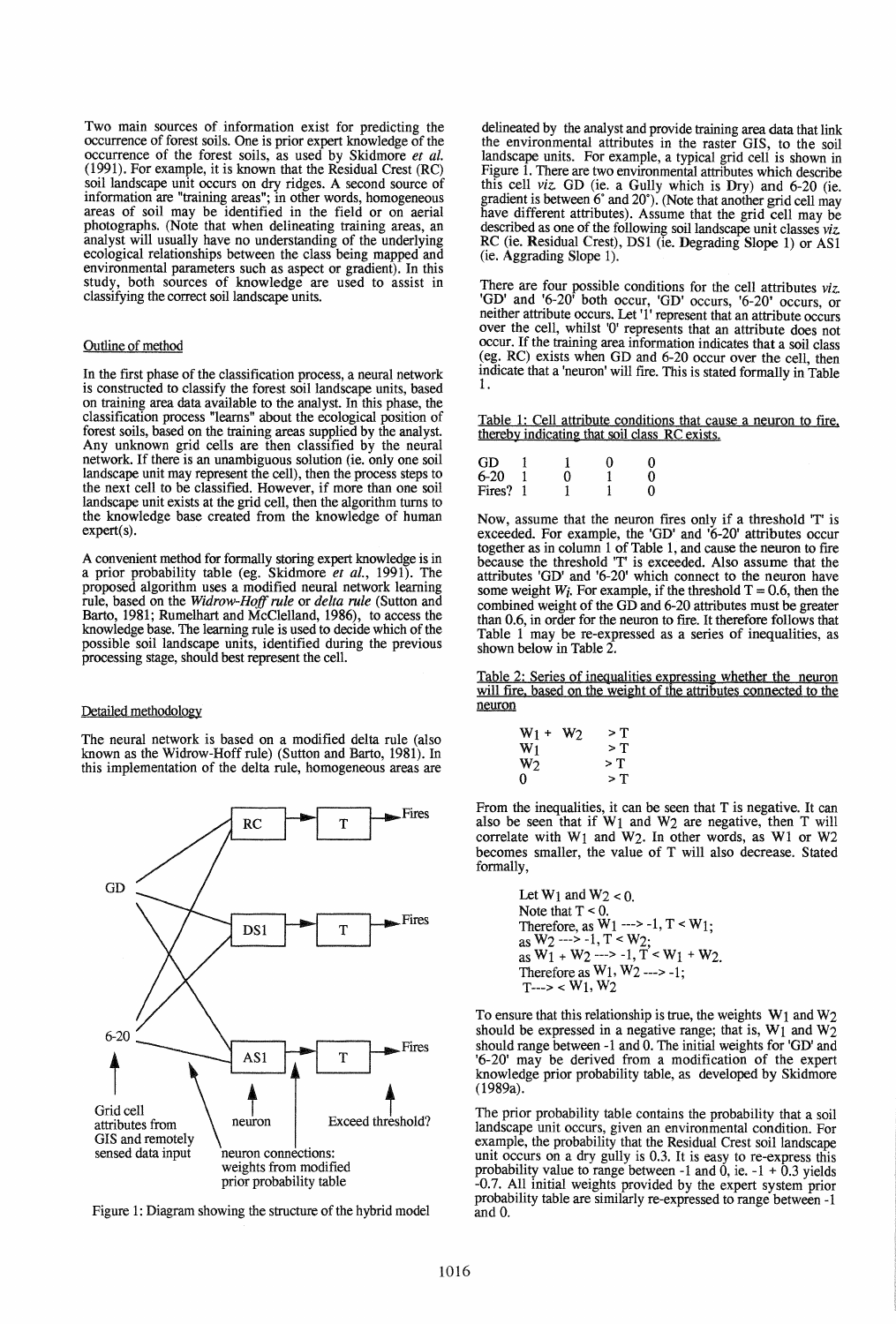For each of the three soil types being considered here (ie. RC, DS1 and AS1), the delta rule is used to train a neuron, and a threshold T is calculated. The algorithm used follows the Widrow-Hoff rule, as outlined by Sutton and Barto (1981). Firstly, the reinforcement signal is calculated, which is the signal that determines the change in the connection weights between neurones:

$$
r_i(t) = [z(t) - y(t)] x_i(t)
$$

where  $z(t)$  is a specialised signal which is used to converge the weights towards the desired solution, and  $x_i(t)$  is the stimulus pattern of synapse i at time t, for  $i = 1,...,n$  synapses. Note that  $y(t) = \sum \{w_i(t)x_i(t)\}\$ , summed over  $i = 1,...,n$  synapses. A synaptic weight increases or decreases in proportion to the reinforcement signal  $r_i(t)$ :

$$
w_i(t + 1) = w_i(t) + cr_i(t),
$$

where  $c =$  positive learning rate constant, and  $w_i(t) =$  weight of synapse i at time t. It is this weight which determines whether a neuron frres

The most likely soil type to represent a cell is determined by the neuron with the highest threshold. In other words, the neuron with the highest T, which frres in response to the input GIS data cell, is chosen to represent the cell.

It is possible to deduce from the first column of Table (1) that the following sentence is true:

# RC occurs on GO and RC occurs on 6-20

The 'rule of elimination' in formal logic (Graham, 1989, page 63) allows us to infer that both of the following sentences are also true:

> RC occurs on GO RC occurs on 6-20

Thus, where only one of the cell attributes (such as GO) are present in Table 1, RC will also occur (that is the neuron will fire). The rule of *modus tollens* allows us to conclude that if GD and 6-20 do not occur, RC is not present (Graham, 1989, page 64). In this case the neuron will not frre, as shown in column 4 of Table 1.

#### EXAMPLE

A simple worked example follows. Assume there are three layers in a GIS comprising remotely sensed data, gradient and combined topographic position-soil wetness. In addition, it is assumed that there are three soil landscape units to be classified by the hybrid neural network-expert system *viz.* residual crest, degrading soil and aggrading soil. If each neuron calculates the threshold for a soil-landscape unit, then there will be three neurones (one for each soil-landscape unit), with each neuron having  $2^3$  (ie. 8) possible combinations of GIS layer values.

A typical neuron being trained from a homogeneous field training area is shown in Figure 1 for two attributes. In this example, three attributes connect to the neuron from the GIS grid cell *viz.* DG (dry gully), 6-20 (gradient of 6-20 degrees) and STA (ie. the remotely sensed data is classified to vegetation type silvertop ash). The eight possible combinations of cell attributes are shown in Table 3. Associated with the attributes is information about whether the neuron frres (or does not frre) for the RC, DS1 and AS1 soil types. This information is obtained from the training areas. For example, consider the frrst column in Table 3a below. A cell may occur over a dry gully, with a gradient of less than 6 degrees, and an overstorey of STA. Using training area information, it is known that the cell contains the RC soil type. Thus the column indicates that where GO, 6- 20 and STA are present (indicated by a '1'), RC is also known to occur, and therefore the neuron will fire (also indicated by a 'I'). The above argument holds for OSI and ASI soil types (see Tables  $(3b)$  ad  $(3c)$ ).

Table  $3(a)$ : Cell attributes causing the neuron to fire, thereby indicating soil class RC exists.

|            | RC |                |              |              |   |   |   |
|------------|----|----------------|--------------|--------------|---|---|---|
| GD         |    | $\mathbf{1}$   | 0            | 0            | 0 |   |   |
| $6 - 20$   |    | 0              | 1            | 0            | 1 | 0 | 0 |
| <b>STA</b> |    | 0              | $\mathbf{1}$ | 1            | 0 |   | 0 |
| Fires?     |    | $\overline{1}$ | $\sim$ 1     | $\mathbf{1}$ |   |   | 0 |

Table 3(b): Cell attributes causing the neuron to fire, thereby indicating soil class DS1 exists.

|            | DS1 |              |       |   |   |   |  |
|------------|-----|--------------|-------|---|---|---|--|
| GD         |     | $\mathbf{1}$ | 0     | 0 | 0 |   |  |
| $6 - 20$   |     | 0            | $1 -$ | 0 |   | 0 |  |
| <b>STA</b> | 0   | 0            |       |   | 0 |   |  |
| Fires?     |     |              | 1.    | 1 |   |   |  |

Table  $3(c)$ : Cell attributes causing the neuron to fire, thereby indicating soil class AS1 exists.

|            |    | AS1 |   |                |   |   |   |   |
|------------|----|-----|---|----------------|---|---|---|---|
| GD         |    | 1   |   | 0              | 0 | 0 |   |   |
| $6 - 20$   |    |     | 0 |                | 0 |   | 0 | 0 |
| <b>STA</b> | -1 | 0   | 0 |                |   | 0 |   | 0 |
| Fires?     |    |     |   | $\blacksquare$ | 1 |   |   | 0 |

As explained above, a set of inequalities may be generated to describe the behaviour of each neuron. Thus for RC, the set of inequalities are:

| $W_1 +$ | $W_2 +$        | W٩ | > | т |
|---------|----------------|----|---|---|
| $W_1 +$ | W <sub>2</sub> |    | > | т |
| $W_1$   |                |    | > | т |
|         | $W_2 +$        | W٦ | > | т |
|         |                | W3 | > | т |
|         | W <sub>2</sub> |    | > | т |
| $W_1$   | ۰              | W٩ | > | т |
|         |                | O  | > | т |

The weights to be applied to each neuron synapse are obtained from the expert system probability matrix (Skidmore *et ai.,*  1991), which are then re-expressed into the range -1 ---> 0 (Table 4).

Table 4: Prior probability of an environmental variable occurring given a soil landscape unit.

| Environmental | Soil Landscape Unit |        |        |  |  |
|---------------|---------------------|--------|--------|--|--|
| variable      | RC.                 |        | AS 1   |  |  |
| <b>STA</b>    | $-0.5$              | -0.5   | $-0.3$ |  |  |
| $6-20$        |                     | $-0.4$ | -0.5   |  |  |
| GD            |                     | $-0.5$ | -0.4   |  |  |

These values were input to neurones of a neural network and the following results obtained:

Table 4: Threshold values for each soil landscape unit

| Soil landscape unit | Threshold |
|---------------------|-----------|
|                     | -1.47     |
| DS1                 | -0.94     |
| AS1                 | $-0.76$   |